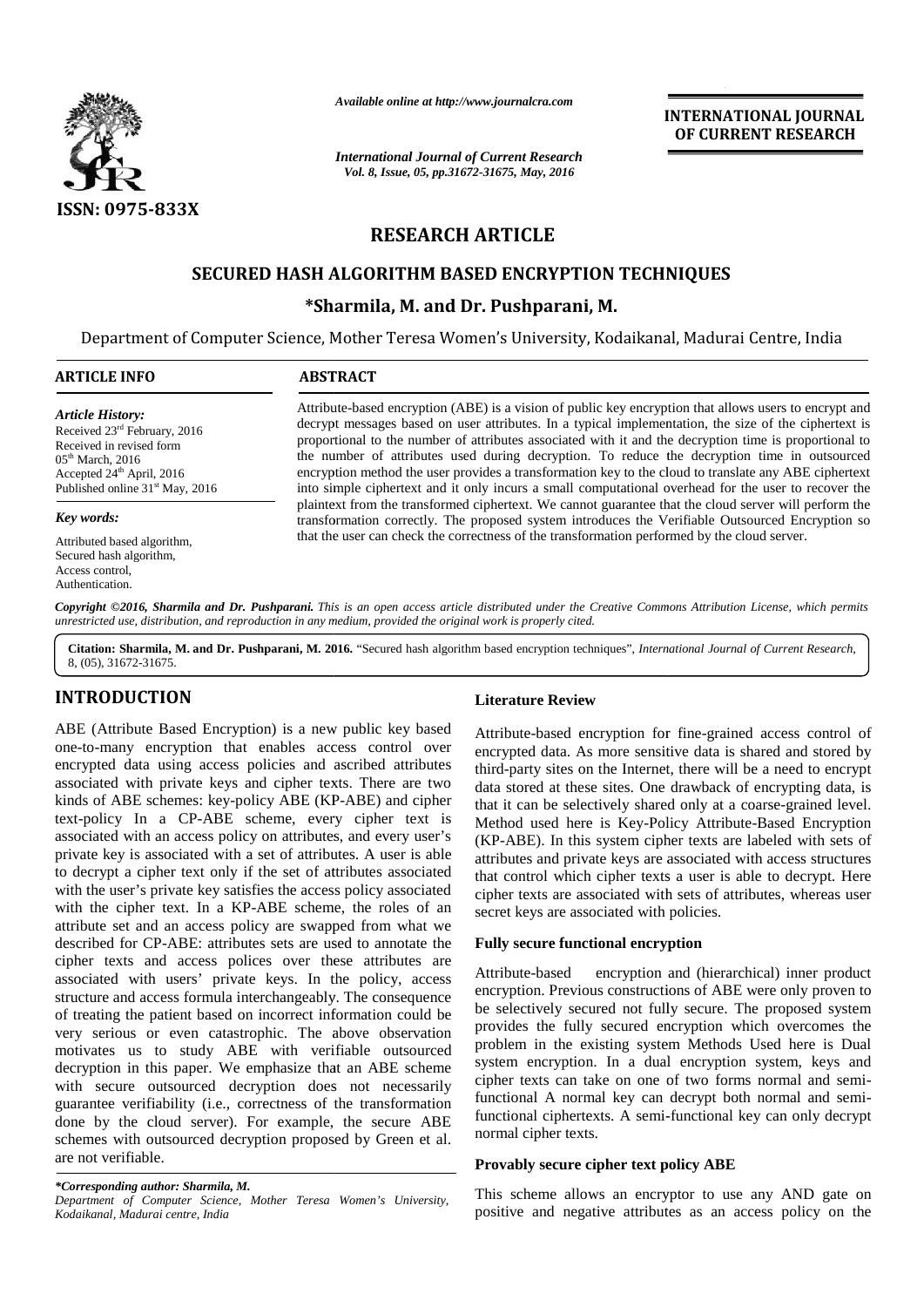cipher text. Methods Used here is cipher text policy attribute based encryption. Proposed method to present variant with<br>substantially smaller ciphertexts and faster substantially smaller ciphertexts and encryption/decryption operations and to Obtain CCA security. In ciphertext policy attribute-based encryption (CP-ABE), every secret key is associated with a set of attributes, and every ciphertext is associated with an access structure on attributes. Decryption is enabled if and only if the user's attribute set satisfies the ciphertext access structure. This provides fine grained access control on shared data in many practical settings, including secure databases and secure multicast.

#### **Unbounded HIBE and Attribute-Based Encryption**

In all previous constructions of HIBE in the standard model, a maximum hierarchy depth had to be xed at setup. In all previous constructions of ABE in the standard model, either a small universe size or a bound on the size of attribute sets had to be fixed at setup. A two-level HIBE (2-HIBE) scheme consists of a root private key generator (PKG), domain PKGs and users, all of which are associated with primitive IDs (PIDs) that are arbitrary strings. A user's public key consists of their PID and their domain's PID (in whole called an address). In a regular IBE (which corresponds to a 1-HIBE) scheme, there is only one PKG that distributes private keys to each user (whose public keys are their PID).In a 2-HIBE, users retrieve their private key from their domain PKG.Domain PKGs can compute the private key of any user in their domain, provided they have previously requested their domain secret key from the root PKG (who possesses a master secret).

#### **Fuzzy identity-based encryption**

The existing work in applying biometrics to cryptography has focused on the derivation of a secret from a biometric in a secret way. Biometric is used as an identity then the verification process for an identity is very clear. Biometric identity is an inherent trait and will always with a person. Using biometrics in Identity-Based Encryption will mean that the person will always have their public key handy. In several situations a user will want to present an encryption key to someone when they are physically present.

## **Existing System**

In cipher text policy attribute-based encryption (CP-ABE), every secret key is associated with a set of attributes, and every cipher text is associated with an access structure on attributes. Decryption is enabled if and only if the user's attribute set satisfies the cipher text access structure. Using (CP-ABE) any encryptor to specify access control in terms of any access formula over the attributes in the system. In the existing system, cipher text size, encryption, and decryption time scales linearly with the complexity of the access formula. The Concept of verifiable is not descrbingin detail in the existing system. The introduced cipher text policy attribute based encryption is the new way for the encryption. The encryption is fully based on the user attributes. Most of the existing systems are proposed the attribute based encryption with various limitations and low performance to produce the cipher text. Whenever we use the attribute based encryption the length of the cipher text is greater to the proportion of the plain text size. There are many limitation some of them are: No error recovery algorithms are implemented in existing system. No methods to verify the transformation. Decryption time is high.

#### **New cpa-abe scheme**

In this section, we first propose a new CP-ABE scheme utilizing Waters' CP-ABE scheme, which is proven to be selectively CPA-secure. Then, based on the scheme, we proposea CP-ABE scheme with outsourced decryption and prove that it is selectively CPA-secure and verifiable in the standard model. Recently, the first CP-ABE scheme that achieved full security was proposed by Lewko *et al.* Since the underlying structure of the CP-ABE scheme presented by Lewko *et al)* is almost identical to the underlying Waters' CP- ABE scheme we use, one can adapt our construction techniques to the CP-ABE scheme proposed in to achieve fully secure (i.e., RCCA secure)CP-ABE scheme with verifiable outsourced decryption in, the standard model. This method can overcome many limitations, in that some of them are: The system let the user to verify the cloud server transformation. The proposed system is verifiable but not with compromised with security. It is a new approach for outsourcing encryption that user

## *New CP-ABE Scheme*

Before presenting our new CP-ABE scheme, it gives some Intuitions of our construction. Based on Waters' CP-ABE Scheme [4], we add to the ciphertext the encryption of an extra random message and a checksum value, whichWe regard this checksum value as a commitment of the actual plaintext, which can be used to check if the transformation is done correctly in our CP-ABE Scheme with verifiable outsourced decryption. In fact, using our techniques, we can modify unbounded ABE schemes to unbounded ABE scheme with verifiable outsourced decryption.

CP-ABE scheme consists of the following algorithms:

Thus the cipher text-policy attribute based encryption scheme consists of four algorithms:

> Setup Encrypt Key Generation Decrypt

Setup (, U) The setup algorithm takes security parameter and attributes universe description as input. It outputs the public parameters (PK) and a master key (MK)

Encrypt (PK, M, A) The encryption algorithm takes as input the public parameters (PK), a message (M), and an access structure A. It outputs a cipher-text CT.

Key Generation (MK, S) The key generation algorithm takes as input the master key (MK) and a set of attributes (S) that describe the key. It outputs a private key (SK).

Decrypt(PK,CT,SK) The decryption algorithm takes as input the public parameters (PK), cipher text (CT), which contains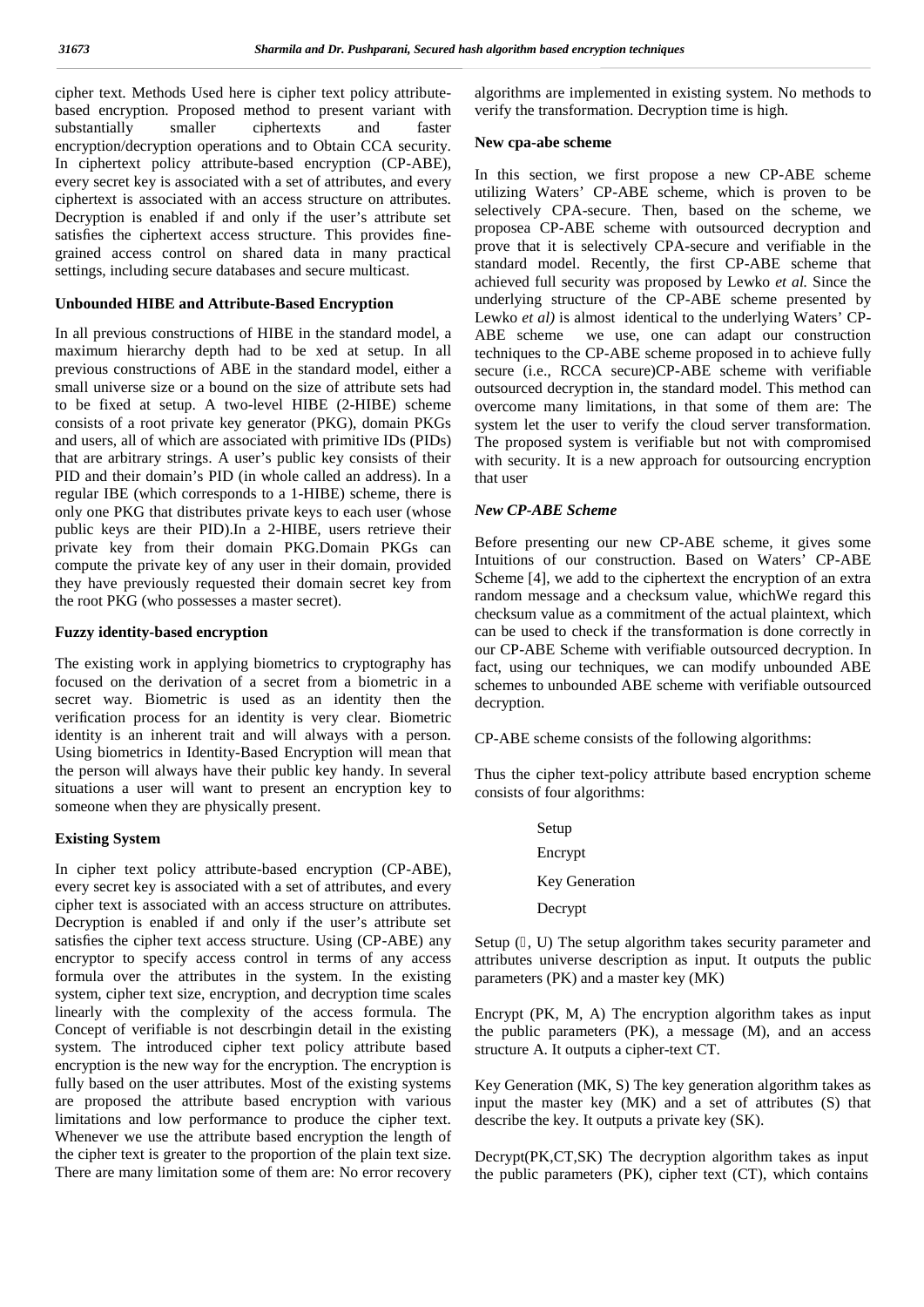an access policy (A), and a private key (SK), which is a private key for a set S of attributes. If the set (S) of attributes satisfies the access structure A then the algorithm decrypt the cipher text and return a message (M)



Key distribution Group Manager **Group Members** 

**Fig. 1. System model**

In ABE, a user has a set of attributes in addition to its unique ID. There are two classes of ABEs. In Key-policy ABE or KP- ABE. (the sender has an access policy to encrypt data. A writer whose attributes and keys have been revoked cannot write back stale information. The receiver receives attributes and secret keys from the attribute authority and is able to decrypt information if it has matching attributes. In Cipher text-policy, CP-ABE. The receiver has the access policy in the form of a tree, with attributes as leaves and monotonic access structure with AND, OR and other threshold gates. All the approaches take a centralized approach and allow only one KDC, which is a single point of failure. Chase proposed a multi-authority ABE, in which there are several KDC authorities (coordinated by a trusted authority) which distribute attributes and secret keys to users. Multi-authority ABE protocol was studied in which required no trusted authority which requires every user to have attributes from at all the KDCs. Recently, Lewko and Waters .proposed a fully decentralized ABE where users could have zero or more attributes from each authority and did not require a trusted server. In all these cases, decryption at user's end is computation intensive. So, this technique might be inefficient when users access using their mobile devices. To get

over this problem, Green *et* al proposed to outsource the decryption task to a proxy server, so that the user can computer with minimum resources (for example, hand held devices). However, the presence of one proxy and one key distribution center makes it less robust than decentralized approaches. Both these approaches had no way to authenticate users, anonymously. Presented a modification of authenticate users, who want to remain anonymous while accessing the clouds. To ensure anonymous user authentication Attribute Based Signatures were introduced. This was also a centralized approach. A recent scheme by the same authors .Takes a decentralized approach and provides authentication without disclosing the identity of the users. However, as mentioned earlier in the previous section it is prone to replay attack. The algorithm used:

#### *Secure Hash Algorithm*

Definition: SHA-1 is one of several cryptographic hash functions, most often used to verify that a file has been unaltered. SHA is short for Secure Hash Algorithm. File verification using SHA-1 is accomplished by comparing the checksums created after running the algorithm on the two files you want to compare. SHA-1 is the second iteration of this cryptographic hash function, replacing the previous SHA-0. An SHA-2 cryptographic hash function is also available and SHA- 3 is being developed.

#### **Encryption:**

Let m be a message to be encrypted where m Zn. Select random r where r  $Z^*$ n. Compute cipher text as: c= gm .rn mod n2.

#### *Decryption:*

Cipher text:  $cZ*n2$ . Compute message: m =L(c mod n2). mod n Keys the files are encrypt with the public keys and set their Access policies (privileges).

#### **File accesing:**



**Fig. File Accessing**

#### **Analysis**

This method satisfies the following requirements.

# **Confidentiality**

As the complexity of the pairing operation increases, it will be very difficult for the malicious third party to read or hack the encrypted content even thought eavesdrop on communication between the client and the sever.